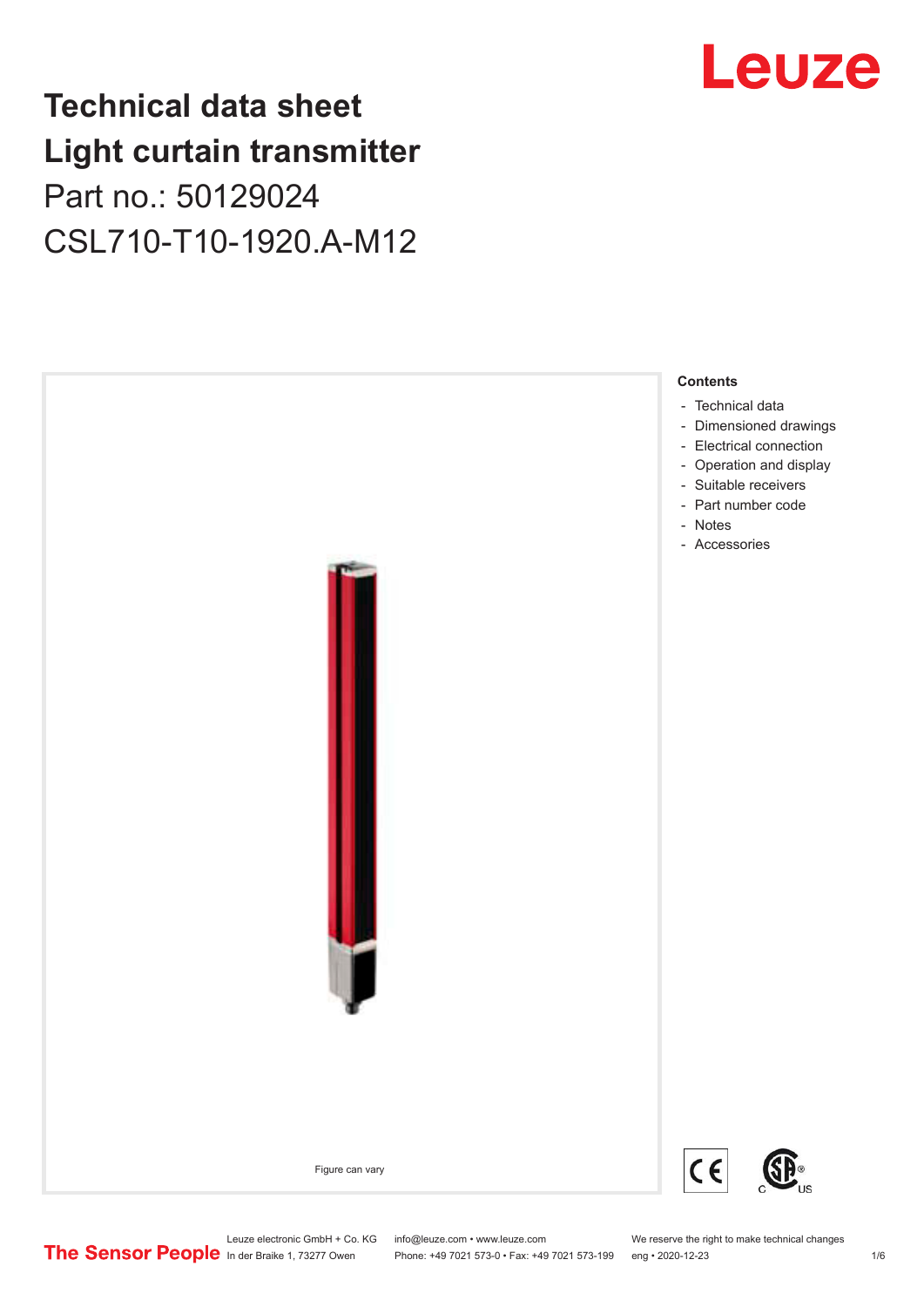## <span id="page-1-0"></span>**Technical data**

# Leuze

#### **Basic data**

| <b>Series</b>                   | 710                                                                                                         | Design                         | Cubic           |
|---------------------------------|-------------------------------------------------------------------------------------------------------------|--------------------------------|-----------------|
| <b>Operating principle</b>      | Throughbeam principle                                                                                       | Dimension (W x H x L)          | 29 mm x 35.4 r  |
| Device type                     | Transmitter                                                                                                 | <b>Housing material</b>        | Metal           |
| <b>Contains</b>                 | 2x BT-NC sliding block                                                                                      | <b>Metal housing</b>           | Aluminum        |
| Application                     | Precise object detection                                                                                    | Lens cover material            | Plastic / PMMA  |
|                                 |                                                                                                             | Net weight                     | 2,000 g         |
| <b>Special version</b>          |                                                                                                             | <b>Housing color</b>           | Red             |
| <b>Special version</b>          | Crossed-beam scanning                                                                                       | <b>Type of fastening</b>       | Groove mounti   |
|                                 | Diagonal-beam scanning                                                                                      |                                | Via optional mo |
|                                 | Parallel-beam scanning                                                                                      |                                |                 |
|                                 |                                                                                                             | <b>Operation and display</b>   |                 |
| <b>Optical data</b>             |                                                                                                             | Type of display                | LED             |
| <b>Operating range</b>          | Guaranteed operating range                                                                                  | <b>Number of LEDs</b>          | 1 Piece(s)      |
| <b>Operating range</b>          | 0.37m                                                                                                       |                                |                 |
| <b>Operating range limit</b>    | Typical operating range                                                                                     | <b>Environmental data</b>      |                 |
| <b>Operating range limit</b>    | 0.29m                                                                                                       | Ambient temperature, operation | $-3060 °C$      |
| <b>Measurement field length</b> | 1,920 mm                                                                                                    | Ambient temperature, storage   | $-4070$ °C      |
| <b>Number of beams</b>          | 192 Piece(s)                                                                                                |                                |                 |
| Beam spacing                    | $10 \text{ mm}$                                                                                             | <b>Certifications</b>          |                 |
| <b>Light source</b>             | LED, Infrared                                                                                               | Degree of protection           | IP 65           |
| <b>LED light wavelength</b>     | 940 nm                                                                                                      | <b>Protection class</b>        | III             |
|                                 |                                                                                                             | <b>Certifications</b>          | c CSA US        |
| <b>Measurement data</b>         |                                                                                                             | <b>Standards applied</b>       | IEC 60947-5-2   |
| Minimum object diameter         | 20 mm                                                                                                       |                                |                 |
|                                 |                                                                                                             | <b>Classification</b>          |                 |
| <b>Electrical data</b>          |                                                                                                             | <b>Customs tariff number</b>   | 90314990        |
| <b>Protective circuit</b>       | Polarity reversal protection                                                                                | eCl@ss 5.1.4                   | 27270910        |
|                                 | Short circuit protected                                                                                     | eCl@ss 8.0                     | 27270910        |
|                                 | Transient protection                                                                                        | eCl@ss 9.0                     | 27270910        |
|                                 |                                                                                                             | eCl@ss 10.0                    | 27270910        |
| Performance data                |                                                                                                             | eCl@ss 11.0                    | 27270910        |
| Supply voltage U <sub>B</sub>   | 18  30 V, DC                                                                                                | <b>ETIM 5.0</b>                | EC002549        |
| <b>Residual ripple</b>          | 0  15 %, From $U_{\rm B}$                                                                                   | <b>ETIM 6.0</b>                | EC002549        |
| <b>Open-circuit current</b>     | 0  435 mA, The specified values refer<br>to the entire package consisting of trans-<br>mitter and receiver. | <b>ETIM 7.0</b>                | EC002549        |
| Timing                          |                                                                                                             |                                |                 |
| Readiness delay                 | 400 ms                                                                                                      |                                |                 |
| <b>Cycle time</b>               | $6.16$ ms                                                                                                   |                                |                 |
| <b>Connection</b>               |                                                                                                             |                                |                 |
|                                 |                                                                                                             |                                |                 |

| Number of connections     | 1 Piece(s)             |
|---------------------------|------------------------|
| Plug outlet               | Axial                  |
|                           |                        |
| <b>Connection 1</b>       |                        |
| <b>Function</b>           | Connection to receiver |
|                           | Sync-input             |
|                           | Voltage supply         |
| <b>Type of connection</b> | Connector              |
| <b>Thread size</b>        | M <sub>12</sub>        |
| <b>Type</b>               | Male                   |
| <b>Material</b>           | Metal                  |
| No. of pins               | 5-pin                  |
| <b>Encoding</b>           | A-coded                |

#### **Mechanical data**

| Design                         | Cubic                        |
|--------------------------------|------------------------------|
| Dimension (W x H x L)          | 29 mm x 35.4 mm x 1,993 mm   |
| <b>Housing material</b>        | Metal                        |
| <b>Metal housing</b>           | Aluminum                     |
| Lens cover material            | Plastic / PMMA               |
| Net weight                     | 2,000q                       |
| <b>Housing color</b>           | Red                          |
| Type of fastening              | Groove mounting              |
|                                | Via optional mounting device |
| <b>Operation and display</b>   |                              |
|                                |                              |
| Type of display                | LED                          |
| <b>Number of LEDs</b>          | 1 Piece(s)                   |
| <b>Environmental data</b>      |                              |
| Ambient temperature, operation | $-3060 °C$                   |
| Ambient temperature, storage   | $-4070 °C$                   |
| <b>Certifications</b>          |                              |
| Degree of protection           | IP 65                        |
| <b>Protection class</b>        | III                          |

#### **Classification**

| <b>Customs tariff number</b> | 90314990 |
|------------------------------|----------|
| eCl@ss 5.1.4                 | 27270910 |
| eCl@ss 8.0                   | 27270910 |
| eCl@ss 9.0                   | 27270910 |
| eCl@ss 10.0                  | 27270910 |
| eCl@ss 11.0                  | 27270910 |
| <b>ETIM 5.0</b>              | EC002549 |
| <b>ETIM 6.0</b>              | EC002549 |
| <b>ETIM 7.0</b>              | EC002549 |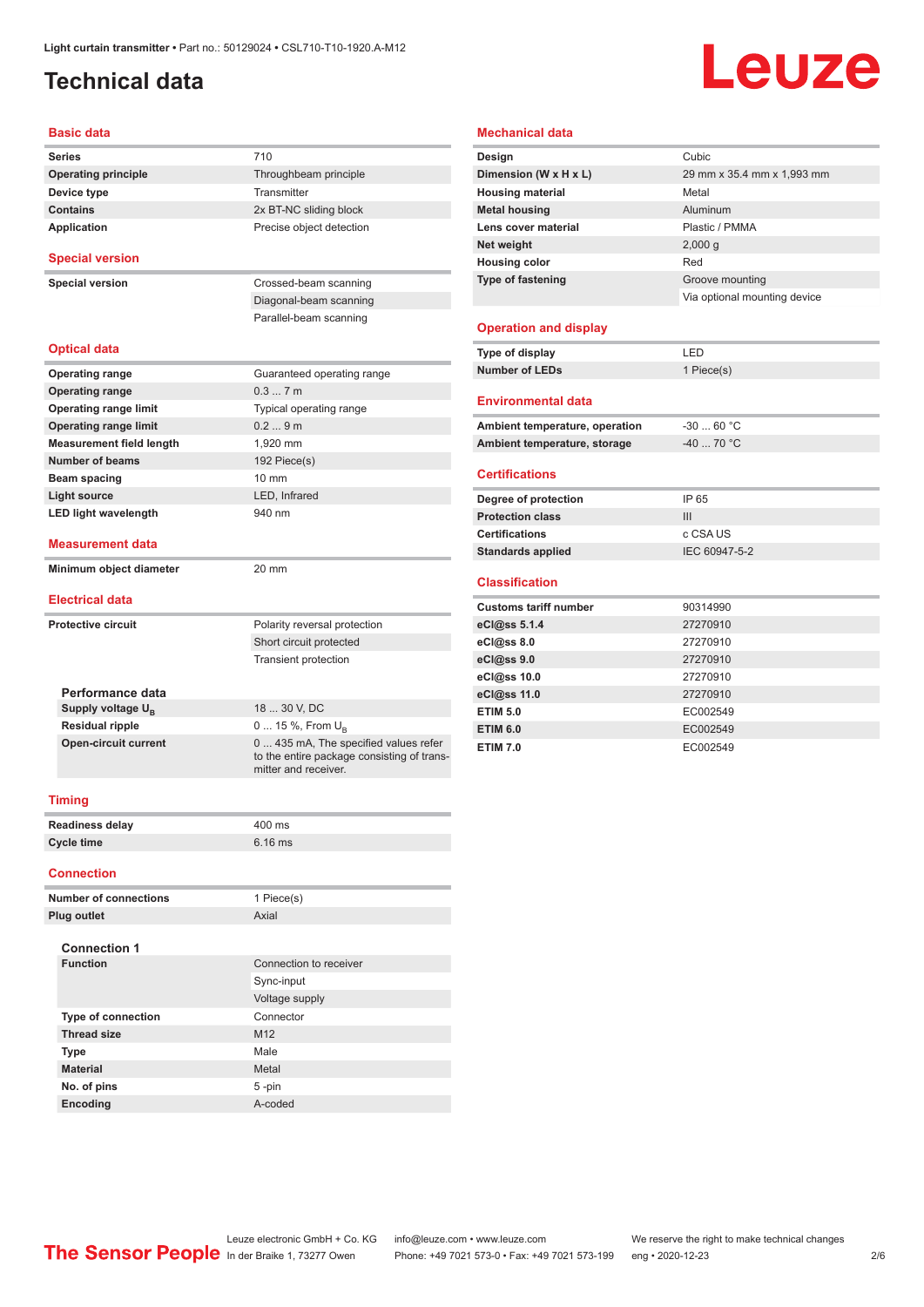## <span id="page-2-0"></span>**Dimensioned drawings**

All dimensions in millimeters



- A Beam spacing 10 mm
- B Measurement field length 1920 mm
- F M6 thread
- G Fastening groove
- L Profile length 1928 mm
- T Transmitter
- R Receiver
- Y





#### A PWR / SW IN / OUT

Leuze electronic GmbH + Co. KG info@leuze.com • www.leuze.com We reserve the right to make technical changes<br>
The Sensor People in der Braike 1, 73277 Owen Phone: +49 7021 573-0 • Fax: +49 7021 573-199 eng • 2020-12-23

Phone: +49 7021 573-0 • Fax: +49 7021 573-199 eng • 2020-12-23 3/6

## **Leuze**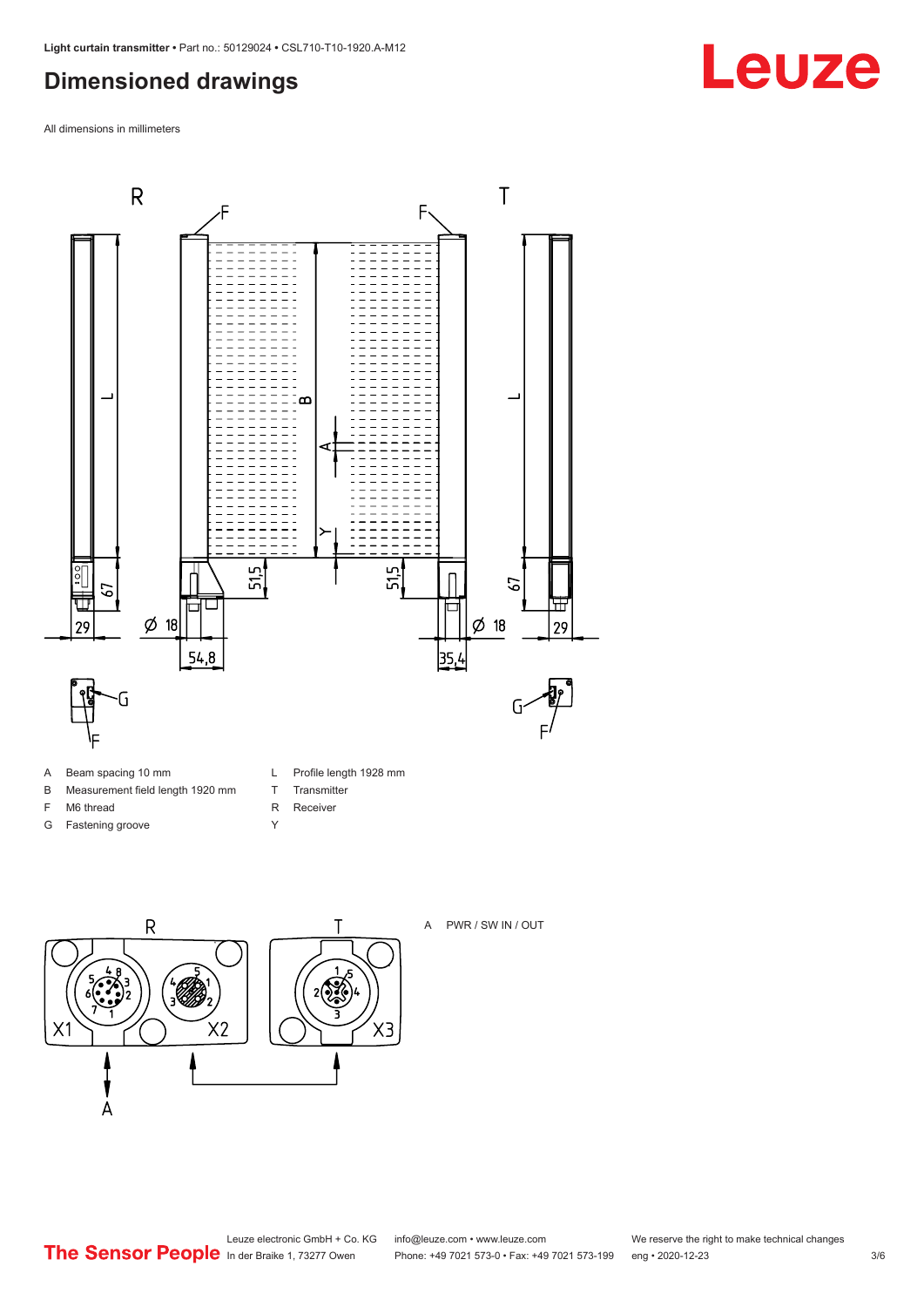## <span id="page-3-0"></span>**Electrical connection**

# Leuze

2

1

5

#### **Connection 1**

| <b>Function</b>           | Connection to receiver |
|---------------------------|------------------------|
|                           | Sync-input             |
|                           | Voltage supply         |
| <b>Type of connection</b> | Connector              |
| <b>Thread size</b>        | M12                    |
| <b>Type</b>               | Male                   |
| <b>Material</b>           | Metal                  |
| No. of pins               | $5$ -pin               |
| Encoding                  | A-coded                |

#### **Pin Pin assignment**

|   | <b>FE/SHIELD</b> |  |
|---|------------------|--|
| 2 | $V^+$            |  |
| 3 | <b>GND</b>       |  |
| 4 | RS 485 Tx+       |  |
| 5 | RS 485 Tx-       |  |

## **Operation and display**

| <b>LED</b> | Display                                      | <b>Meaning</b>                                           |
|------------|----------------------------------------------|----------------------------------------------------------|
|            | Green, continuous light                      | Continuous mode                                          |
|            | Off                                          | No communication with the receiver / waiting for trigger |
|            | green, flashing in sync with the measurement | Measurement frequency display                            |

### **Suitable receivers**

| Part no. | <b>Designation</b>          | <b>Article</b>         | <b>Description</b>                                                                                                                                                                                                                                                           |
|----------|-----------------------------|------------------------|------------------------------------------------------------------------------------------------------------------------------------------------------------------------------------------------------------------------------------------------------------------------------|
| 50128940 | CSL710-R10-1920.A/<br>L-M12 | Light curtain receiver | Application: Precise object detection<br>Special version: Parallel-beam scanning, Crossed-beam scanning, Diagonal-<br>beam scanning<br>Operating range: 0.3  7 m<br>Selectable inputs/outputs: 4 Piece(s)<br>Service interface: IO-Link<br>Connection: Connector, M12, 8-pin |

## **Part number code**

Part designation: **CSL710-XYY-ZZZZ.A/B-CCC**

| <b>CSL710</b> | <b>Operating principle</b><br>CSL: switching light curtain of the 710 series          |
|---------------|---------------------------------------------------------------------------------------|
| $\mathsf{x}$  | <b>Function classes</b><br>T: transmitter<br>R: receiver                              |
| YY            | Beam spacing<br>$05:5 \, \text{mm}$<br>$10:10 \, \text{mm}$<br>$20:20$ mm<br>40:40 mm |
| <b>ZZZZ</b>   | Measurement field length [mm], dependent on beam spacing<br>Value, see technical data |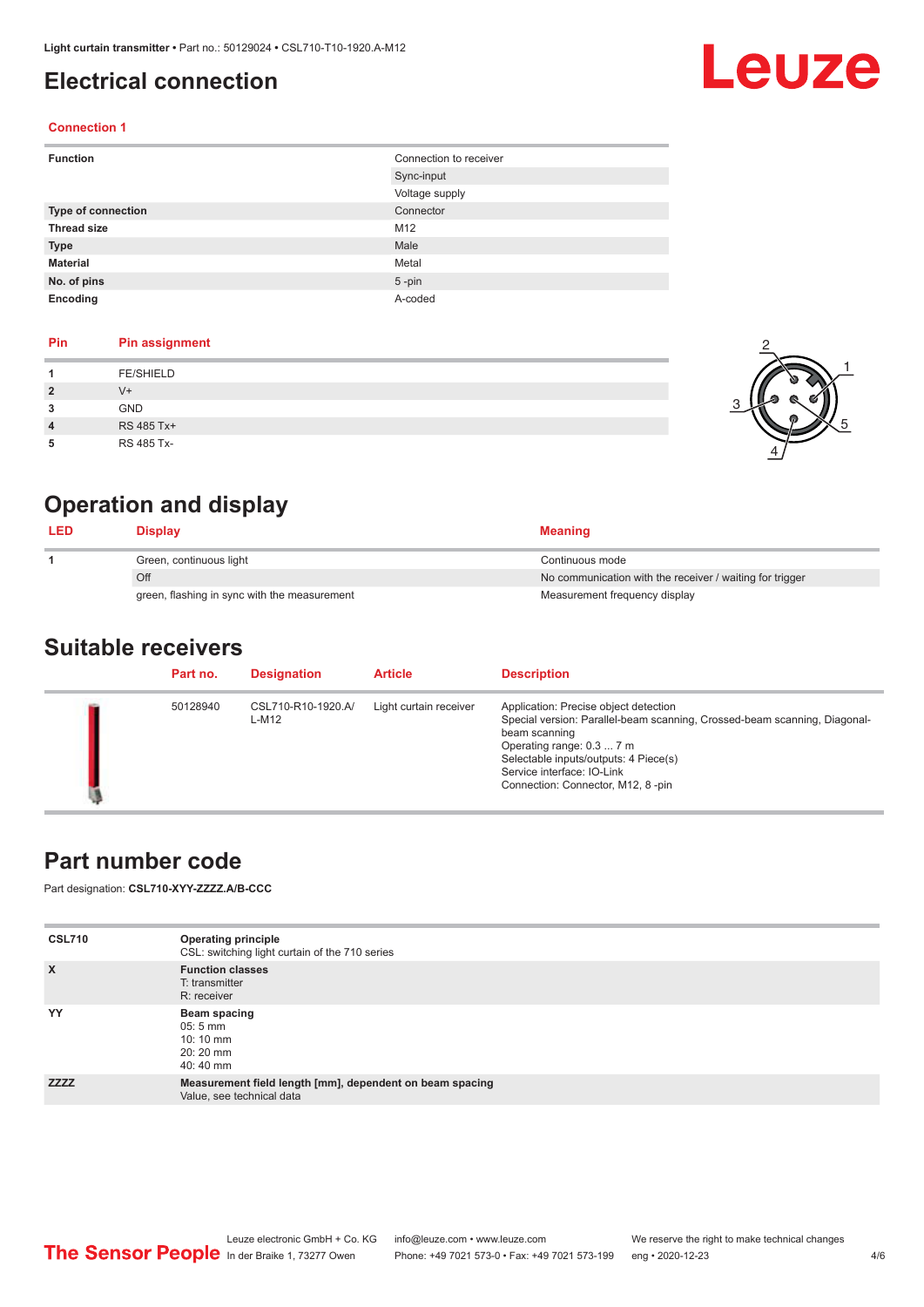## <span id="page-4-0"></span>**Part number code**



| Α          | Equipment<br>A: connector outlet, axial                                                         |
|------------|-------------------------------------------------------------------------------------------------|
| B          | Interface<br>L: IO-Link                                                                         |
| <b>CCC</b> | <b>Electrical connection</b><br>M12: M12 connector                                              |
|            | <b>Note</b>                                                                                     |
|            | $\&$ A list with all available device types can be found on the Leuze website at www.leuze.com. |

## **Notes**

| Observe intended use!                                                                                                                                                                                                         |
|-------------------------------------------------------------------------------------------------------------------------------------------------------------------------------------------------------------------------------|
| $\%$ This product is not a safety sensor and is not intended as personnel protection.<br>§ The product may only be put into operation by competent persons.<br>$\%$ Only use the product in accordance with its intended use. |

|  | $\%$ For UL applications, use is only permitted in Class 2 circuits in accordance with the NEC (National Electric Code).                                                          |
|--|-----------------------------------------------------------------------------------------------------------------------------------------------------------------------------------|
|  | V These proximity switches shall be used with UL Listed Cable assemblies rated 30V, 0.5A min, in the field installation, or equivalent (categories: CYJV/<br>CYJV7 or PVVA/PVVA7) |

**For UL applications:**

## **Accessories**

## Connection technology - Interconnection cables

|   |                           | Part no. | <b>Designation</b>                     | <b>Article</b>        | <b>Description</b>                                                                                                                                                                                                                                    |
|---|---------------------------|----------|----------------------------------------|-----------------------|-------------------------------------------------------------------------------------------------------------------------------------------------------------------------------------------------------------------------------------------------------|
| ▩ | $\left(\cdot\right)$<br>▩ | 50129781 | <b>KDS DN-M12-5A-</b><br>M12-5A-P3-050 | Interconnection cable | Suitable for interface: IO-Link, DeviceNet, CANopen<br>Connection 1: Connector, M12, Axial, Female, A-coded, 5-pin<br>Connection 2: Connector, M12, Axial, Male, A-coded, 5-pin<br>Shielded: Yes<br>Cable length: 5,000 mm<br>Sheathing material: PUR |

## Mounting technology - Swivel mounts

|      | Part no. | <b>Designation</b> | <b>Article</b>       | <b>Description</b>                                                                                                                                          |
|------|----------|--------------------|----------------------|-------------------------------------------------------------------------------------------------------------------------------------------------------------|
| ra f | 429046   | <b>BT-2R1</b>      | Mounting bracket set | Fastening, at system: Through-hole mounting<br>Mounting bracket, at device: Clampable<br>Type of mounting device: Turning, 360°<br>Material: Metal, Plastic |